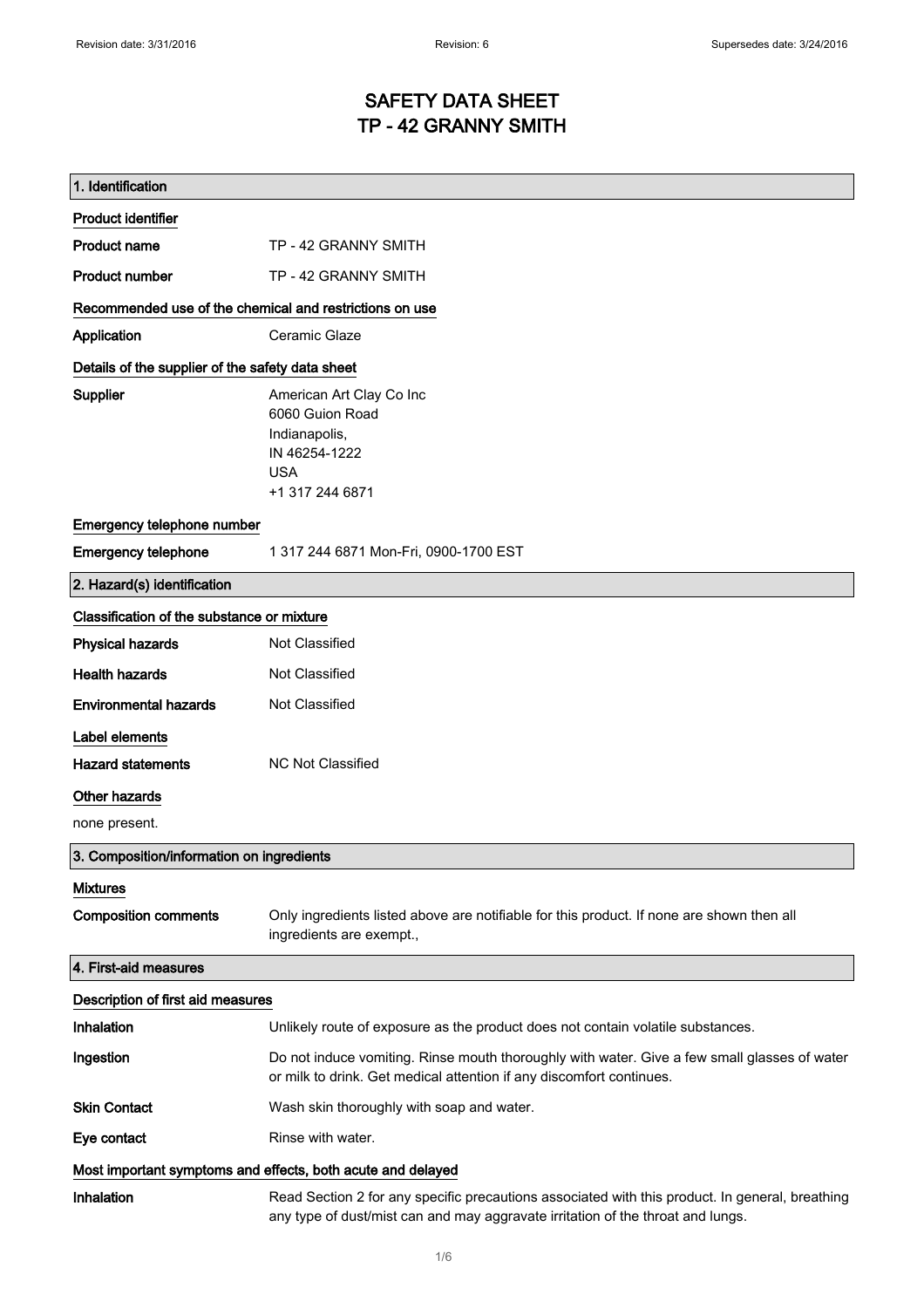| Ingestion                                                    | Read Section 2 for any specific precautions associated with the use of this product. Products<br>with specific warnings about ingestion will give guidance there.                                                                                                                                           |  |
|--------------------------------------------------------------|-------------------------------------------------------------------------------------------------------------------------------------------------------------------------------------------------------------------------------------------------------------------------------------------------------------|--|
| Skin contact                                                 | Read Section 2 for any specific precautions associated with the use of this product. In general<br>most ceramic glazes, clays and special products will tend to have a drying effect on the skin<br>and may cause some sensitivity to users with sensitive skin.                                            |  |
| Eye contact                                                  | Read Section 2 for any specific precautions associated with the use of this product. In general<br>most ceramic and special products contain materials that maybe abrasive to eyes. Keeping<br>materials from contacting the eyes is prudent. If contact does occur, flush with clean water, do<br>not rub. |  |
|                                                              | Indication of immediate medical attention and special treatment needed                                                                                                                                                                                                                                      |  |
| Notes for the doctor                                         | Treat symptomatically.                                                                                                                                                                                                                                                                                      |  |
| 5. Fire-fighting measures                                    |                                                                                                                                                                                                                                                                                                             |  |
| <b>Extinguishing media</b>                                   |                                                                                                                                                                                                                                                                                                             |  |
| Suitable extinguishing media                                 | Use fire-extinguishing media suitable for the surrounding fire.                                                                                                                                                                                                                                             |  |
| Special hazards arising from the substance or mixture        |                                                                                                                                                                                                                                                                                                             |  |
| Specific hazards                                             | The product is not believed to present a hazard due to its physical nature.                                                                                                                                                                                                                                 |  |
| <b>Advice for firefighters</b>                               |                                                                                                                                                                                                                                                                                                             |  |
| Special protective equipment<br>for firefighters             | Use protective equipment appropriate for surrounding materials.                                                                                                                                                                                                                                             |  |
| 6. Accidental release measures                               |                                                                                                                                                                                                                                                                                                             |  |
|                                                              | Personal precautions, protective equipment and emergency procedures                                                                                                                                                                                                                                         |  |
|                                                              |                                                                                                                                                                                                                                                                                                             |  |
| <b>Personal precautions</b>                                  | For personal protection, see Section 8.                                                                                                                                                                                                                                                                     |  |
| <b>Environmental precautions</b>                             |                                                                                                                                                                                                                                                                                                             |  |
| <b>Environmental precautions</b>                             | Please read Section 2 completely. If any environmental warnings such as; H411 or H412 are<br>listed in Section 2, please use appropriate procedures when disposing of product and<br>container. Do not put materials into waterways or sewers.                                                              |  |
| Methods and material for containment and cleaning up         |                                                                                                                                                                                                                                                                                                             |  |
| Methods for cleaning up                                      | Collect spillage for reclamation or absorb in vermiculite, dry sand or similar material.                                                                                                                                                                                                                    |  |
| Reference to other sections                                  | For waste disposal, see Section 13. For personal protection, see Section 8.                                                                                                                                                                                                                                 |  |
| 7. Handling and storage                                      |                                                                                                                                                                                                                                                                                                             |  |
| Precautions for safe handling                                |                                                                                                                                                                                                                                                                                                             |  |
| <b>Usage precautions</b>                                     | Read label before use. Do not eat, drink or smoke when using this product. Good personal<br>hygiene procedures should be implemented. Wash hands and any other contaminated areas<br>of the body with soap and water before leaving the work site.                                                          |  |
| Conditions for safe storage, including any incompatibilities |                                                                                                                                                                                                                                                                                                             |  |
| <b>Storage precautions</b>                                   | Store in tightly-closed, original container in a dry and cool place.                                                                                                                                                                                                                                        |  |
| Specific end uses(s)                                         |                                                                                                                                                                                                                                                                                                             |  |
| Specific end use(s)                                          | The identified uses for this product are detailed in Section 1.2.                                                                                                                                                                                                                                           |  |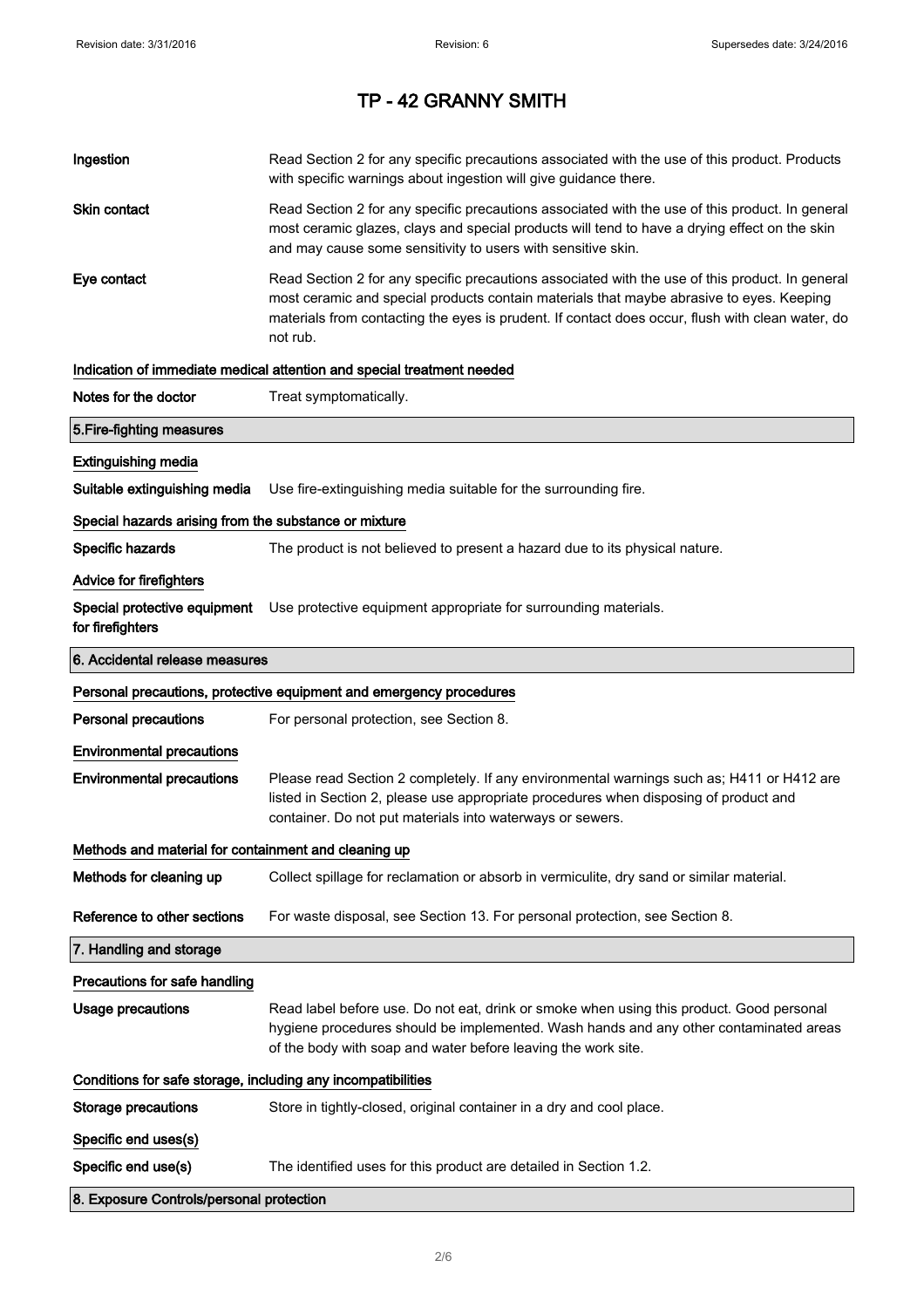| Ingredient comments                 | Only ingredients listed n Section 3 are notifiable for this product. If none are shown then all<br>ingredients are exempt.                                                                                           |
|-------------------------------------|----------------------------------------------------------------------------------------------------------------------------------------------------------------------------------------------------------------------|
| <b>Exposure controls</b>            |                                                                                                                                                                                                                      |
| Appropriate engineering<br>controls | No specific ventilations requirements unless the "FAN" pictogram is shown above or specified<br>in Section 2.                                                                                                        |
| Eye/face protection                 | No specific eye protection required unless the "EYE PROTECTION" pictogram is shown<br>above or specified in Section 2.                                                                                               |
| Hand protection                     | No specific hand protection required unless the "HAND PROTECTION" pictogram is shown<br>above or specified in Section 2.                                                                                             |
| Hygiene measures                    | Using good personal hygiene practices is always appropriate. Keeping a clean work space,<br>cleaning up properly when done, and not eating, drinking or smoking when using this product.                             |
| Respiratory protection              | No specific respiratory protection required unless the "RESPIRATOR" pictogram is shown<br>above or specified in Section 2. Using the appropriate certified protection for the operation is<br>important if required. |

### 9. Physical and Chemical Properties

#### Information on basic physical and chemical properties

| Appearance                                      | Colored liquid.           |
|-------------------------------------------------|---------------------------|
| Color                                           | Various colors.           |
| Odor                                            | Almost odorless.          |
| <b>Odor threshold</b>                           | No information available. |
| рH                                              | 6-8                       |
| <b>Melting point</b>                            | No information available. |
| Initial boiling point and range                 | No information available. |
| Flash point                                     | No information available. |
| <b>Evaporation rate</b>                         | No information available. |
| Flammability (solid, gas)                       | No information available. |
| Upper/lower flammability or<br>explosive limits | No information available. |
| Vapour pressure                                 | No information available. |
| <b>Relative density</b>                         | Greater than 1.0          |
| Solubility(ies)                                 | Not applicable.           |
| <b>Partition coefficient</b>                    | No information available. |
| <b>Auto-ignition temperature</b>                | Not applicable.           |
| <b>Decomposition Temperature</b>                | No information available. |
| <b>Viscosity</b>                                | No information available. |
| <b>Explosive properties</b>                     | none                      |
| <b>Oxidising properties</b>                     | none                      |
| <b>Other information</b>                        | Not applicable.           |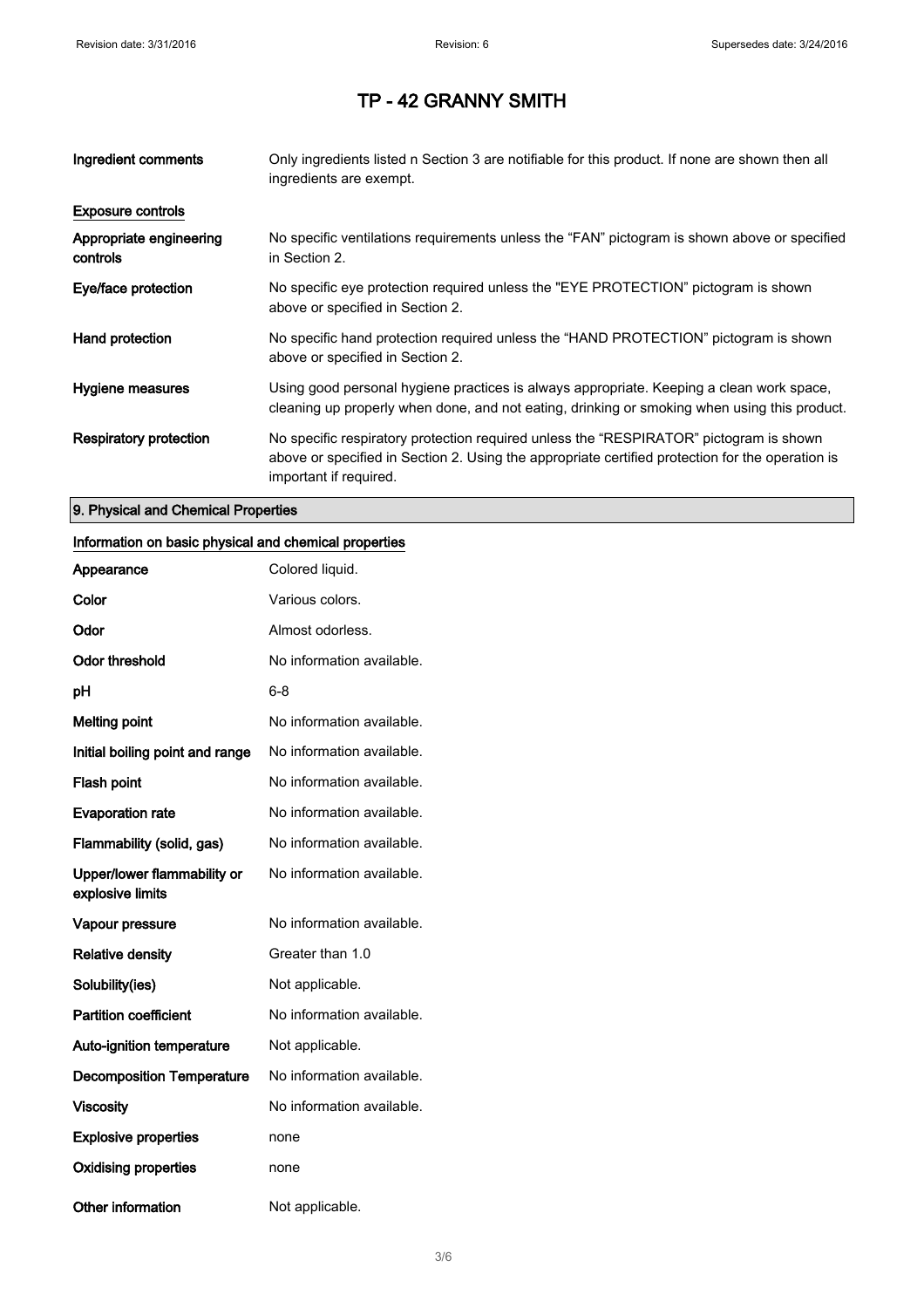| 10. Stability and reactivity          |                                                                                                                                                                                                                                                |
|---------------------------------------|------------------------------------------------------------------------------------------------------------------------------------------------------------------------------------------------------------------------------------------------|
| Reactivity                            | There are no known reactivity hazards associated with this product.                                                                                                                                                                            |
| <b>Stability</b>                      | No particular stability concerns.                                                                                                                                                                                                              |
| Possibility of hazardous<br>reactions | None known.                                                                                                                                                                                                                                    |
| <b>Conditions to avoid</b>            | None known.                                                                                                                                                                                                                                    |
| Materials to avoid                    | None known.                                                                                                                                                                                                                                    |
| Hazardous decomposition<br>products   | None known.                                                                                                                                                                                                                                    |
| 11. Toxicological information         |                                                                                                                                                                                                                                                |
| Information on toxicological effects  |                                                                                                                                                                                                                                                |
| <b>Toxicological effects</b>          | Please read Section 2 thoroughly to understand the toxicological risks, (if any) and<br>precautions for safe use (if any).                                                                                                                     |
| Skin corrosion/irritation             |                                                                                                                                                                                                                                                |
| <b>Skin sensitization</b>             |                                                                                                                                                                                                                                                |
| <b>Skin sensitisation</b>             | Based on available data the classification criteria are not met.                                                                                                                                                                               |
| Eye contact                           | May cause temporary eye irritation.                                                                                                                                                                                                            |
| 12. Ecological Information            |                                                                                                                                                                                                                                                |
| Ecotoxicity                           | Please read Section 2 completely. If any environmental warnings such as; H411 or H412 are<br>listed in Section 2, please use appropriate procedures when disposing of product and<br>container. Do not put materials into waterways or sewers. |
| <b>Toxicity</b>                       |                                                                                                                                                                                                                                                |
| <b>Toxicity</b>                       | Please read Section 2 completely. If any environmental warnings such as; H411 or H412 are<br>listed in Section 2, please use appropriate procedures when disposing of product and<br>container. Do not put materials into waterways or sewers. |
| Persistence and degradability         |                                                                                                                                                                                                                                                |
| Persistence and degradability         | No data available.                                                                                                                                                                                                                             |
| Biodegradation                        | Not inherently biodegradable.                                                                                                                                                                                                                  |
| <b>Bioaccumulative potential</b>      |                                                                                                                                                                                                                                                |
| <b>Partition coefficient</b>          | No information available.                                                                                                                                                                                                                      |
| Mobility in soil                      |                                                                                                                                                                                                                                                |
| <b>Mobility</b>                       | Semi-mobile.                                                                                                                                                                                                                                   |
| Results of PBT and vPvB assessment    |                                                                                                                                                                                                                                                |
| Results of PBT and vPvB<br>assessment | This product does not contain any substances classified as PBT or vPvB.                                                                                                                                                                        |
| Other adverse effects                 |                                                                                                                                                                                                                                                |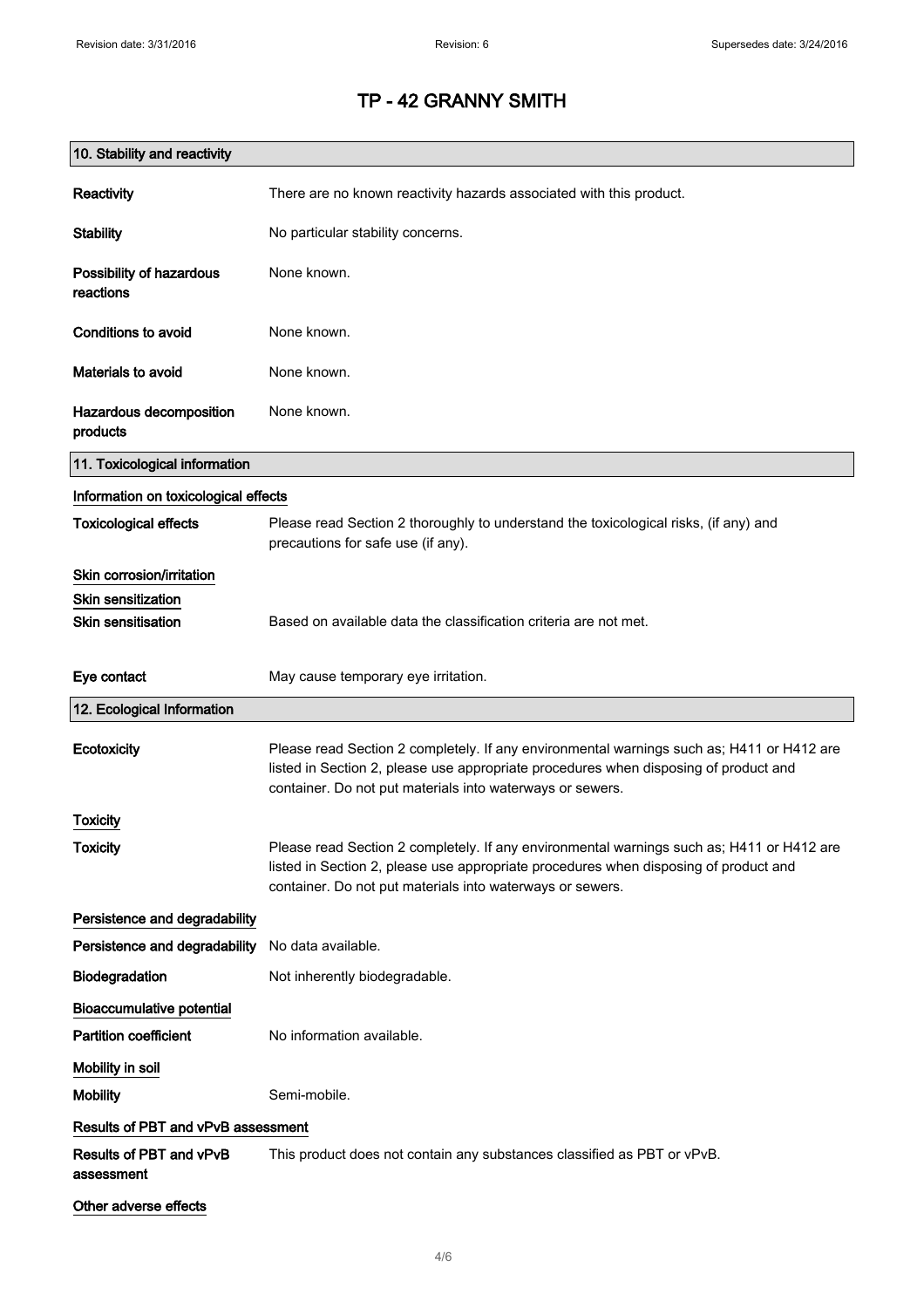| Other adverse effects                                                                                                                                                                                                                             | None known.                                                                                                                                                                                  |  |
|---------------------------------------------------------------------------------------------------------------------------------------------------------------------------------------------------------------------------------------------------|----------------------------------------------------------------------------------------------------------------------------------------------------------------------------------------------|--|
| 13. Disposal considerations                                                                                                                                                                                                                       |                                                                                                                                                                                              |  |
| Waste treatment methods                                                                                                                                                                                                                           |                                                                                                                                                                                              |  |
| <b>General information</b>                                                                                                                                                                                                                        | Dispose of waste product or used containers in accordance with local regulations When<br>handling waste, the safety precautions applying to handling of the product should be<br>considered. |  |
| 14. Transport information                                                                                                                                                                                                                         |                                                                                                                                                                                              |  |
| General                                                                                                                                                                                                                                           | The product is not covered by international regulations on the transport of dangerous goods<br>(IMDG, IATA, DoT).                                                                            |  |
| <b>UN Number</b>                                                                                                                                                                                                                                  |                                                                                                                                                                                              |  |
| Not applicable.                                                                                                                                                                                                                                   |                                                                                                                                                                                              |  |
| UN proper shipping name                                                                                                                                                                                                                           |                                                                                                                                                                                              |  |
| Not applicable.                                                                                                                                                                                                                                   |                                                                                                                                                                                              |  |
| Transport hazard class(es)                                                                                                                                                                                                                        |                                                                                                                                                                                              |  |
| No transport warning sign required.                                                                                                                                                                                                               |                                                                                                                                                                                              |  |
| Packing group                                                                                                                                                                                                                                     |                                                                                                                                                                                              |  |
| Not applicable.                                                                                                                                                                                                                                   |                                                                                                                                                                                              |  |
| <b>Environmental hazards</b>                                                                                                                                                                                                                      |                                                                                                                                                                                              |  |
| <b>Environmentally Hazardous Substance</b><br>Please refer to Section 2 for any environmental hazards associated with this product. If H411/H412 warnings are shown then<br>please verify packaging and labeling requirements for larger volumes. |                                                                                                                                                                                              |  |
| Special precautions for user                                                                                                                                                                                                                      |                                                                                                                                                                                              |  |
| Not applicable.                                                                                                                                                                                                                                   |                                                                                                                                                                                              |  |
| Transport in bulk according to Not applicable.<br>Annex II of MARPOL 73/78<br>and the IBC Code                                                                                                                                                    |                                                                                                                                                                                              |  |
| 15. Regulatory information                                                                                                                                                                                                                        |                                                                                                                                                                                              |  |
| <b>US State Regulations</b><br>None of the ingredients are listed or exempt.                                                                                                                                                                      | California Proposition 65 Carcinogens and Reproductive Toxins                                                                                                                                |  |
| Inventories<br>Canada - DSL/NDSL<br>All the ingredients are listed or exempt.                                                                                                                                                                     |                                                                                                                                                                                              |  |
| <b>US-TSCA</b><br>All the ingredients are listed or exempt.                                                                                                                                                                                       |                                                                                                                                                                                              |  |
| US - TSCA 12(b) Export Notification                                                                                                                                                                                                               |                                                                                                                                                                                              |  |

All the ingredients are listed or exempt.

16. Other information